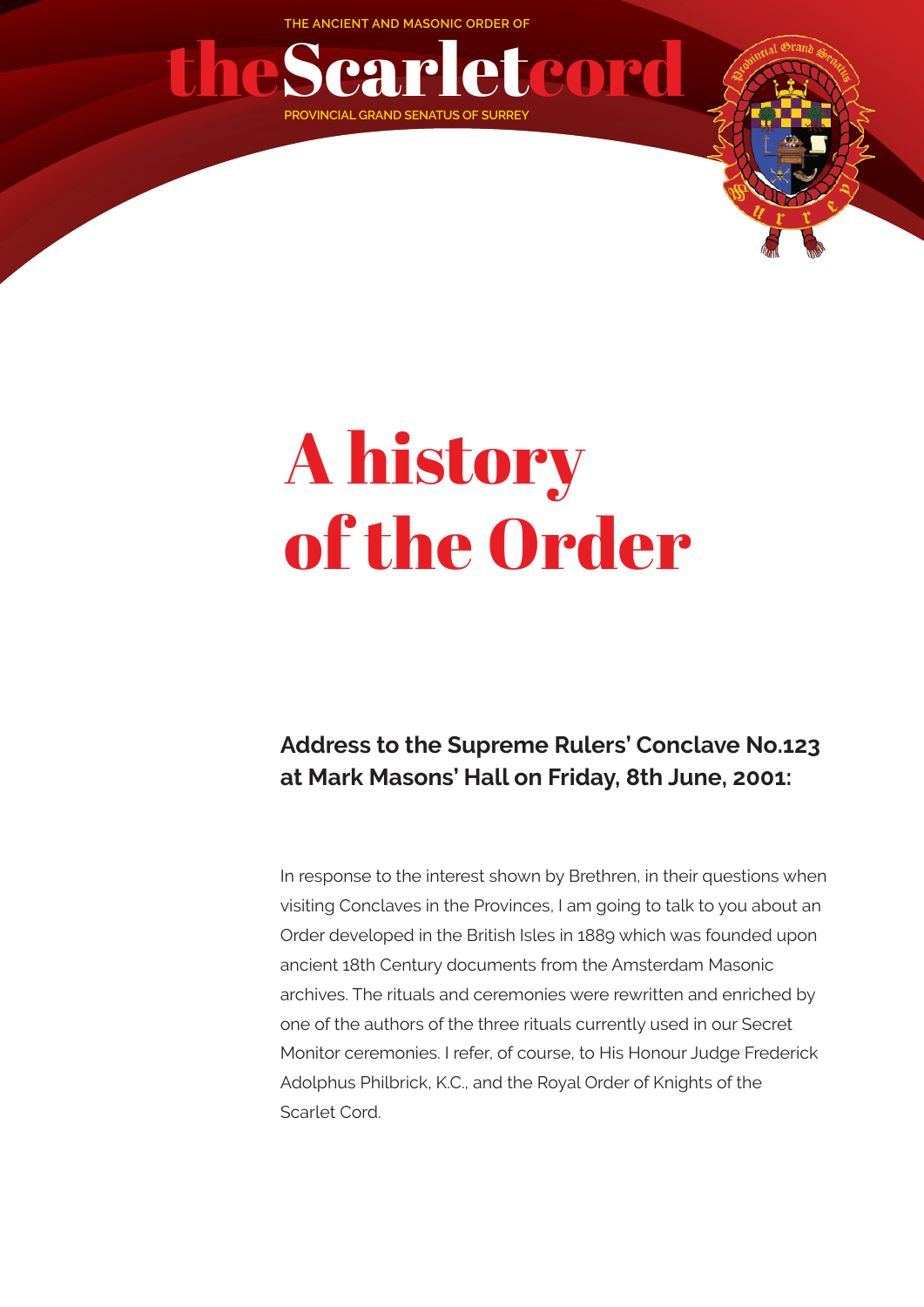Actively involved with Philbrick in the embryo stages of this appendant rite were several other founders of our Grand Conclave, Dr Issachar Zacharie, Colonel Shadwell Clerke, Grand Secretary of the Craft, General Charles Randolph, PGW, Colonel Sir Francis Burdett, Charles Fitzgerald Matier, Grand Secretary of the Mark, Richard Ede, W G Lemon, James Lewis Thomas and William Joseph Spratling; also Japheth Tickle, the D.R. of the Order, the Earl of Warwick, the Earl of Londesborough, the Earl of Halsbury, Lord Methuen, Charles Edward Keyser, The Maharajah of Cooch Behar, H H Nawab Waheed-ud-deen Khan Bahadur, H H Nawab Najib-ud-deen, J Waldie Pearson, Chancellor of the Diocese of Pretoria; C J Higgs, Madras; Frank Chatterton, Kerala; and many other distinguished Secret Monitors from Bangalore, Calcutta, Hyderabad, Natal, Transvaal, Burma, and the British Isles.

Candidates for membership of The Royal Order of Knights of the Scarlet Cord were required to be Princes of the Order, and holders of a special Badge showing membership of the Fund of Benevolence of the Order of the Secret Monitor, a requirement I shall enlarge upon in due course. Further than this there was no bar to admission, except the usual ballot. Members were of six classes or Grades.

- (1) The **"Elected"** (Companions) called Ostiarii, or Doorkeepers C.S.C.§
- (2) The **"Chosen"** (Readers) called Lectores or Readers R.S.C.
- (3) The "Promoted" (Fellows) called Exorcists or Healers F.S.C.
- (4) The "Preferred" (Court of Assistants) called Courtly Companion C.C.S.C.
- (5) The "Dedicated" (Revered Companions) called High Priests H.P.S.C.
- (6) The "Installed" (Knightly Companions) called Knights K.C.S.C.

The Knights of the Royal Order, the High Priests, and the Court of Assistants together formed the "Court of the Confedarati", and when attended by the officers appointed, the assembly was denominated the "Senatus". Presiding over all these Grades was the "Summus" in his office of Chief of the "Senatus" in the Court of the "Confedarati". It was to this body that all regulations were submitted, (when approved by the Court of Assistants), and if there sanctioned, the "Ordinances" of the "Court of the Confedarati" became "Statutes of the Order", and, thus, binding upon the whole body of "Prince Masons". Each "Prince Mason" was styled a Companion, but he may become entitled to the appellation "Courtly". "Revered" or "Knightly" according to his Office or seniority.

Members of the Court of Assistants were either "Acolytes" of High Priests, or "Aides de Camp" of Knights, and if the latter, they were appointed to a command, when qualified, and then wore the red epaulettes. Should they attain to the Presidency of the "Court of Assistants" they were entitled to wear "Golden Epaulettes". All Members of the Court of Assistants wore a Garter of nobility and a handsome Jewel, with a collarette of ribbon varying with their rank.

The first three Grades of the Order met in a "Consistory" and such a Consistory was warranted for any Province or District of the Order of the Secret Monitor. A Sub-Consistory was an offshoot from a full Consistory, and in a large geographical area would usually be set up in a neighbourhood distant from the main big city location for the convenience of its members, but could work only in Grades (1) and (2), and was subject to all the rules and regulations prescribed by the Consistory of which it formed a part.

Consistories and Sub-Consistories were severely restricted in the number of subscribing members, which could not, in any event, exceed Fifteen for Grade (1)-Eleven for Grade (2)-and Nine for Grade (3); but there were certain arrangements for supernumerary and Honorary members subject to the assent of the "Court of Assistants" of the Order, in every case. Members of a higher Grade were not precluded from taking part in the ceremonies of Grades below their own Grade. Grades higher than the third were not worked out of London, unless by command of the "Summus" it was desired to institute a moveable "Court of Assistants" for any special purpose.

The Senatus met annually on the day before the meeting of the Grand Conclave of the Order, and at that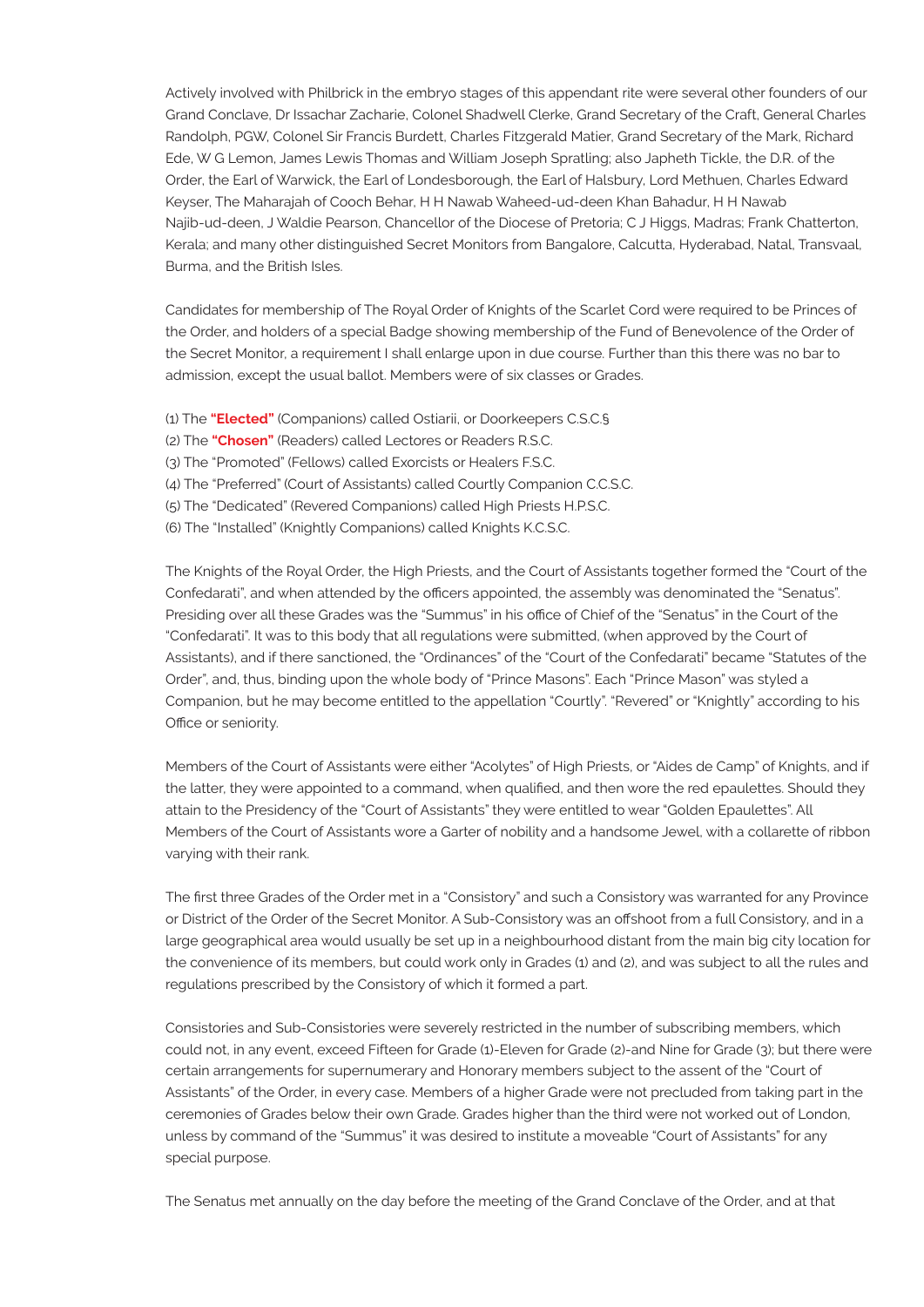convocation new Knights were invested and installed. The Court of Assistants met twice a year on the day afore-mentioned, and upon a day in November whose date varied with the Benevolent Fund Festival of the Order of the Secret Monitor. At either of those meetings proposals for preferment were received and dealt with. A Sanhedrim for dedicating a High Priest was called when desired under the authority of the "Court". All applications for the Higher Grades had to be made through the Registrar of the "Court of the Senatus".

All members of the Court or Senatus had to appear in Court dress or in the uniform of a commissioned officer of His Majesty's Forces. A Companion holding office as Lord Lieutenant, or Deputy Lieutenant, could appear in the uniform belonging thereto, and permission was usually granted to members who desired to wear other official uniform. Ordinary evening dress, however, was not sufficient for members of either "Court" but it was de rigeur for Junior Officers. Companions from India were invited to appear in the costume which they would wear at a function in the presence of Royalty in their own native State. Diplomatic uniforms were also permissible.

All members of the Royal Order of the Scarlet Cord were admitted to the Senatus, but they had to be in Court, or evening dress at least. At the Convocation of the "Senatus", not only were Knights invested and installed, but it was the pleasure of the "Summus" annually to "anoint" some Companion who had attained to that rank, and it was from those so anointed that any vacancy in the office of "Episcopus" or "Diaconus" was filled.

All the other Officers were selected from the "Court of Assistants" but there were Junior Officers who were generally chosen from the Consistories. The High Officers all had to be within easy access of London, and it was the same with the other working Officers, but it was the custom to appoint as Deputy Officers five Companions who were domiciled overseas. All offices were yearly appointments, and for so long as it pleased the "Summus" to re-appoint the same Companion. It was clearly understood, however, that any Officer who was absent from two consecutive meetings, and had not attended the annual assembly for rehearsal, would not be reappointed without the special recommendation of the "Court of Assistants". Which was very rarely exercised.

Philbrick and a group of enthusiasts, first worked the first meeting of the Royal Order of the Scarlet Cord with its spectacular ceremonial, exotic regalia and dress requirements, in 1889, with all the panache and pomp of an Indian Durbar or State occasion. It was a full dress assembly of the whole Senatus and Confedarati, and as a foretaste of what was to follow it certainly whet the appetites of the Grand Originals who were present. The working of the various Grades with its intricate structure, however, had to take place in Consistories and their development in the British Isles and in Territories Overseas took some time to come to fruition.

Let us now return to the Benevolent Fund Badge requirement. The Secret Monitor Benevolent Fund was founded in 1901, and took its fund-raising activities to such a high level of sophistication that, with virtually no donations to the fund for the past sixty years or so, its assets today still stand at approximately £300,000. Scripture informs us that in the army of King David there were three bands of Worthies over which Joab, Zadok and Banaiah presided respectively.

These three chiefs are represented in the Fund by the three wings of the original scheme, namely: **Joab, Chief of the Centre** – department for Old Age **Zadok, Chief of the Right Wing** – department for Sickness **Banaiah, Chief of the Left Wing** – department for Education

Each Wing had its own special charity badge according to the donation made.

*(1) Education Left Wing; White Badge* – Design sloping to the left.

Membership – Any Brother or Lady donating one guinea became a member of this wing and was entitled to wear the badge. Its funds were expended in furthering the education of children of Secret Monitors either by grants in aid, prizes for excellent work and conduct, or by collecting votes for the Masonic Schools in order to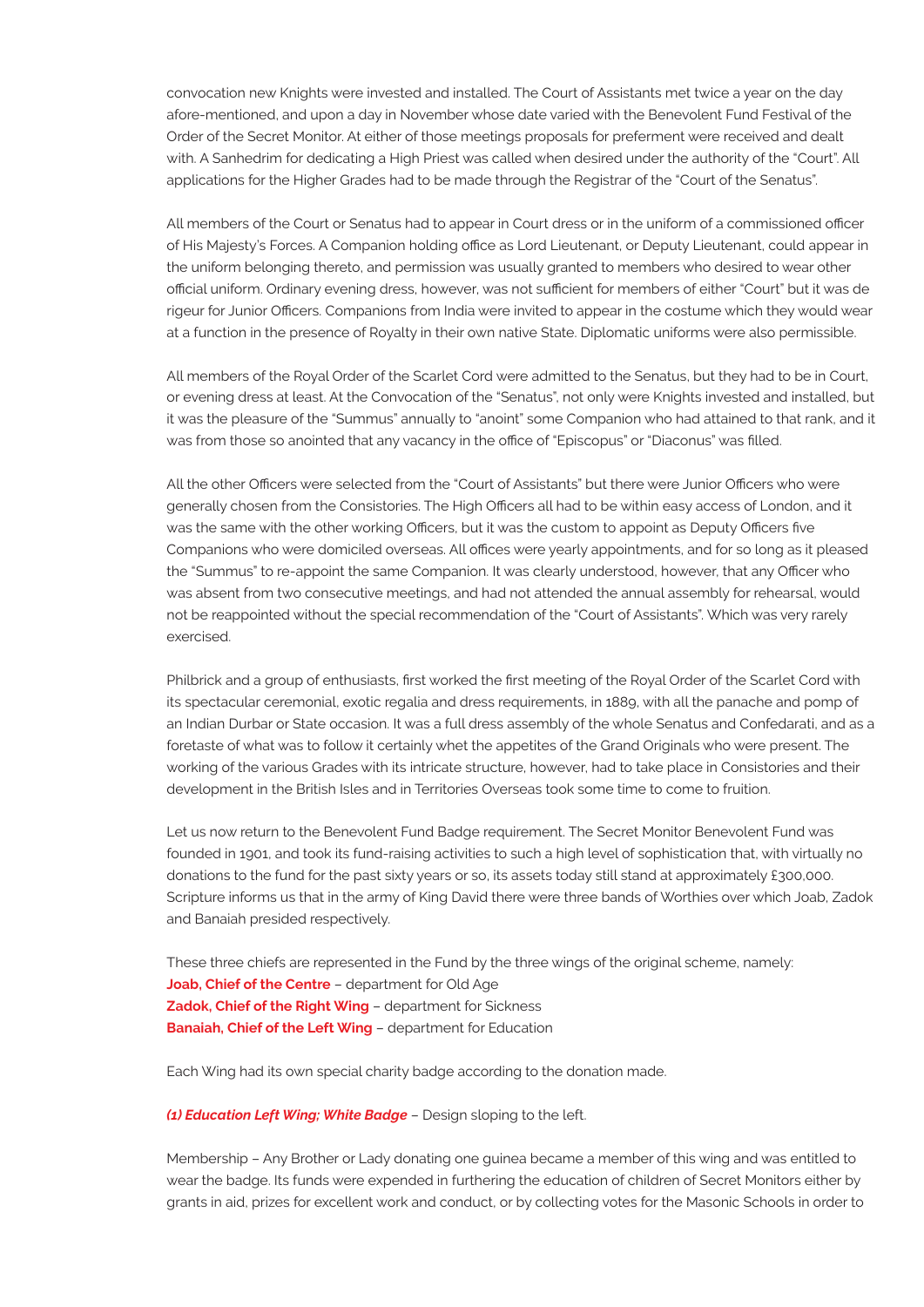further the election of candidates whose fathers are or were members of the Order. This wing was arranged in two columns, one dealing with boys and the other dealing with girls.

Progress in the wing – one guinea per step.

*(2) Sickness Right Wing; Red Badge* – Design sloping to the right.

Membership – a personal contribution of ten guineas in a lump sum. or cumulative while a member of the left wing, or a personal contribution of three guineas, and a collector's list of twelve guineas at least, while serving a stewardship. Its funds are devoted to the assistance of Brethren and their families in Sickness or in Convalescence, including the support of special beds in Hospitals or in Convalescent Homes.

Progress in the wing – two guineas (personal) or three guineas (collected) per step.

*(3) The Aged Centre Wing; Blue Badge* – Design upright.

Membership – Personal contribution of twenty guineas, in one sum, or Personal contributions of five guineas, and collected list of twenty-five guineas while serving a stewardship, or, Personal contribution of five guineas after reaching the highest rank of the right wing. The funds of the Centre Division are devoted to the care of the aged – comforting them in their declining years, and especially in collecting votes for the Masonic Charities for Aged Freemasons and their wives or widows.

Progress in the Division – five guineas personal, or ten guineas collected, per step.

There were nine steps in each Division with each step entitling the donor to a specified number of votes at meetings of the Secret Monitor Benevolent Fund.

You will recall that the membership of the first three Grades of the Order of the Scarlet Cord was restricted to Fifteen, Eleven and Nine respectively: To fill a vacancy in the Fifteen and to be "Elected" a Companion of the Scarlet Cord ( C.S.C.) it was necessary:

1. - Member of the OSM Benevolent Fund

2. - Prince of the Order, wearing full Prince's regalia and a B.F.Badge

It was also desirable (but could be waived by the Consistory concerned)

- 1. To be a Past Benevolent Fund Steward
- 2. Installed Supreme Ruler of a Conclave

To fill a vacancy in the Eleven and be "Chosen" a Reader of the Scarlet Cord (R.S.C.) it was necessary:

- 1. You are recommended from a C.S.C.
- 2. Wearing Jewel of Grade 1 and a B.F.Badge

It was also desirable (but could be waived by the Consistory concerned)

- 1. You are a Past Grand Steward
- 2. You are a Commissioned Supreme Ruler
- 3. Also a Grand Officer in the Order of the Secret Monitor

Duties – To assist in demonstrations of the Prince's Degree Ceremony.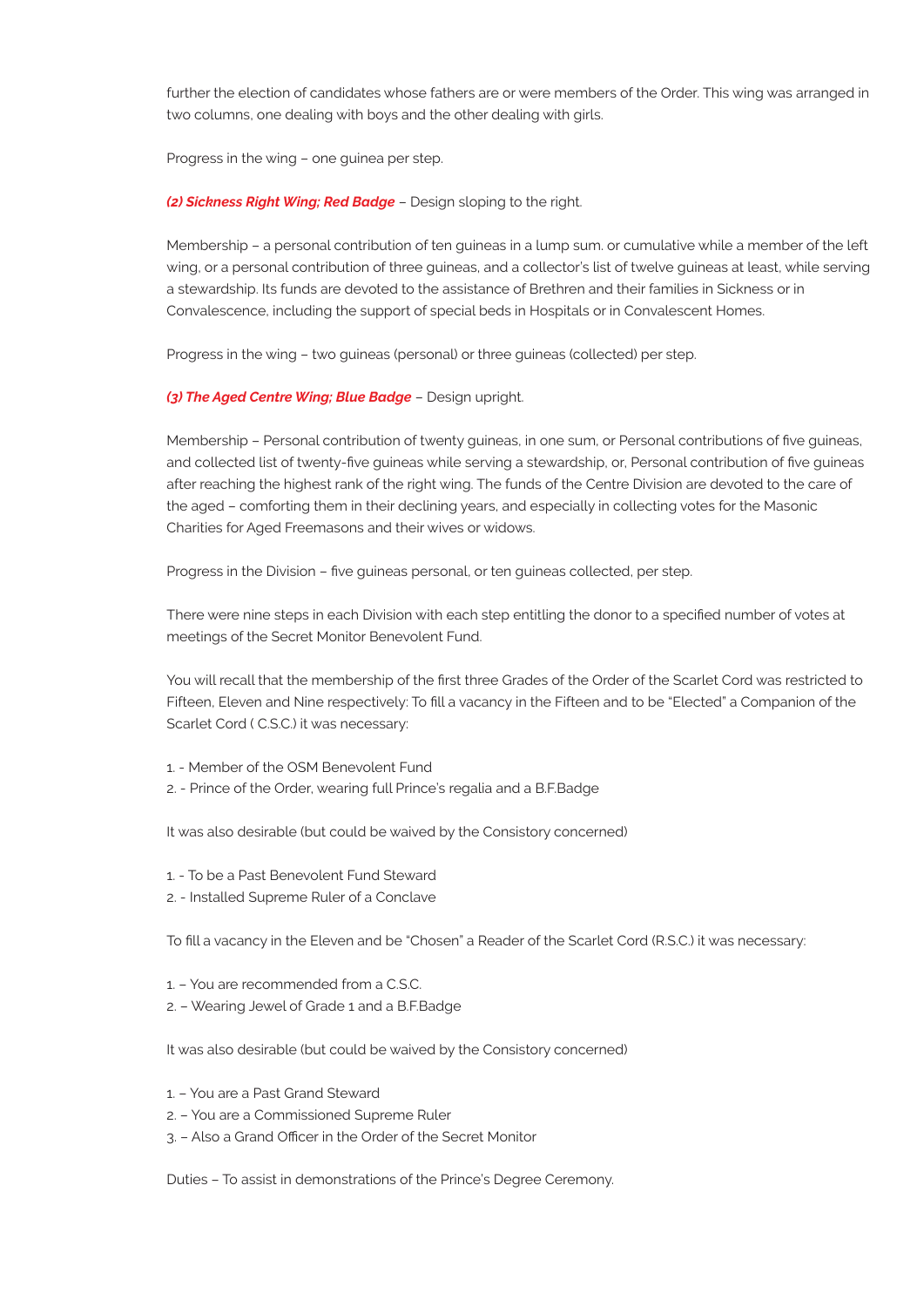To fill a vacancy in the Nine and be "Promoted" a Fellow of the Scarlet Cord (F.S.C.) it was necessary:

- 1. You are recommended from a R.S.C.
- 2. Wearing Jewel of Grade 2, and wearing Red or Blue B.F.Badge
- 3. You are a Supreme Ruler or P.S.R. in the Order of the Secret Monitor

It was also desirable (but could be waived by the Consistory concerned)

- 1. To be a Grand Officer in the Order of the Secret Monitor
- 2. To be a Past Grand Steward and a Past B.F.Steward

Duties – To assist at Conclaves of Mourning when desired.

To fill a vacancy in the Seven and be "Preferred" a Courtly Companion of the Scarlet Cord (C.C.S.C.) it was necessary:

- 1. To be a Past S.R. who has installed a Supreme Ruler
- 2. A Past Grand Steward in full regalia, with sash and sword
- 3. Wearing a F.S.C. Jewel
- 4. Wearing prescribed dress and a Red or Blue B.F.Badge, and bearing garter (1)

It was also desirable:

- 1. To be a Principal or Past Principal of a Consistory
- 2. A Grand Officer in the O.S.M., in full regalia, with sash and sword

Duties. – To conduct Installations in the O.S.M.

To fill a vacancy in the five and to be "Dedicated" a High Priest of the Scarlet Cord (H.P.S.C.) it was necessary:

- 1. To be a Principal or Past Principal of a Consistory
- 2. Wearing full regalia of Court of Assistants, with garter and Blue B.F.Badge
- 3. Bearing Hat with red cord, jewel, and garter with Two

It was also desirable:

1. – To be a Past President of the "Court of Assistants".

Duties. – To conduct Consecrations.

For Arch Priest (A.P.S.C.), after presenting a Scroll of your Masonic Titles,: it was necessary: and could only be waived by a Dispensation from the "Court of Assistants".

- 1. To be a President or Past President of the "Court of Assistants"
- 2. To be a High Priest, in full regalia, with Blue B.F.Badge, jewel, and garter
- 3. To be wearing a white robe
- 4. Bearing a "ring of power" and garter with Three

It was also desirable:

1. – To be a Past 1st Principal of a Royal Arch Chapter.